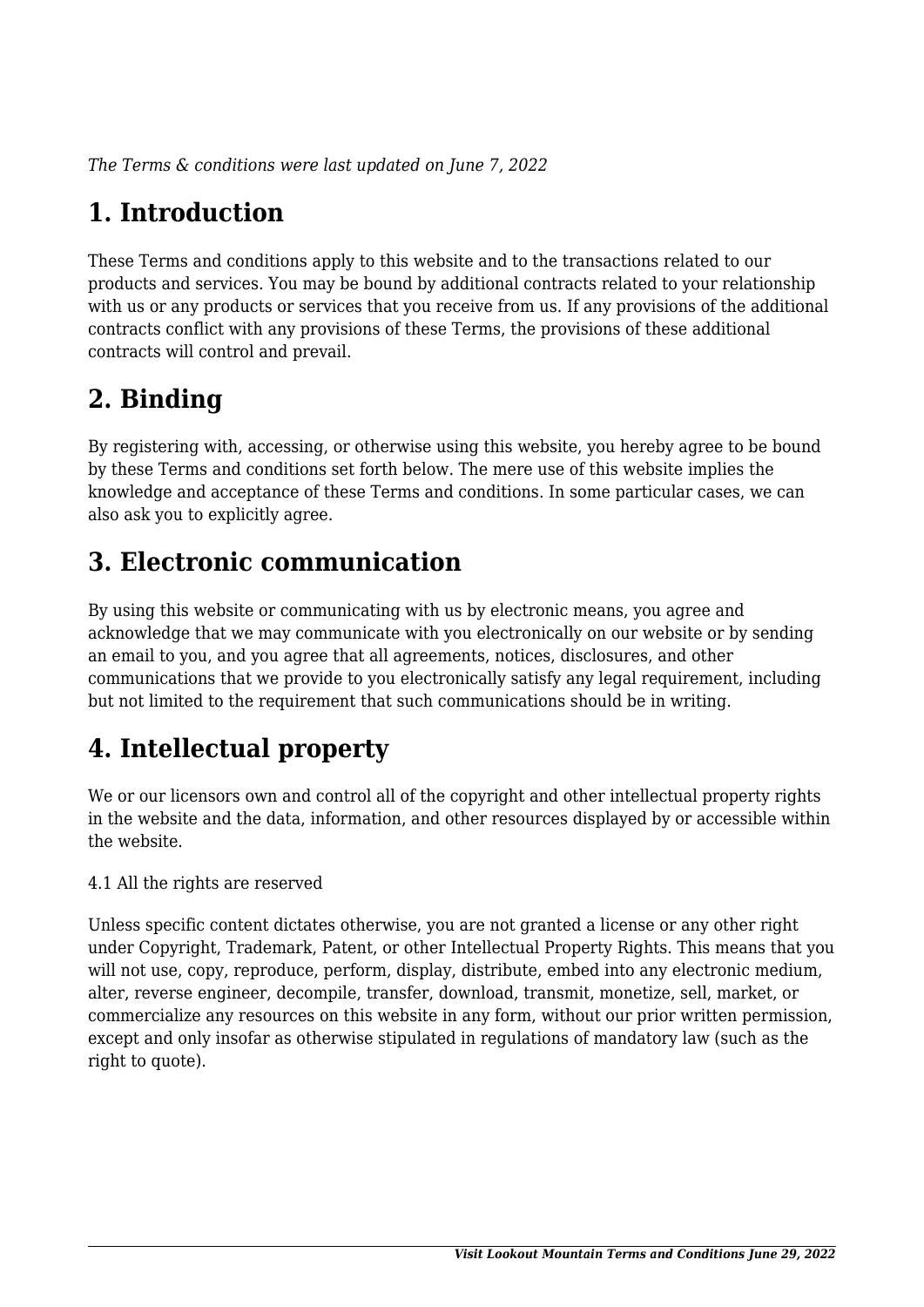### **5. Newsletter**

Notwithstanding the foregoing, you may forward our newsletter in the electronic form to others who may be interested in visiting our website.

# **6. Third-party property**

Our website may include hyperlinks or other references to other party's websites. We do not monitor or review the content of other party's websites which are linked to from this website. Products or services offered by other websites shall be subject to the applicable Terms and Conditions of those third parties. Opinions expressed or material appearing on those websites are not necessarily shared or endorsed by us.

We will not be responsible for any privacy practices or content of these sites. You bear all risks associated with the use of these websites and any related third-party services. We will not accept any responsibility for any loss or damage in whatever manner, however caused, resulting from your disclosure to third parties of personal information.

#### **7. Responsible use**

By visiting our website, you agree to use it only for the purposes intended and as permitted by these Terms, any additional contracts with us, and applicable laws, regulations, and generally accepted online practices and industry guidelines. You must not use our website or services to use, publish or distribute any material which consists of (or is linked to) malicious computer software; use data collected from our website for any direct marketing activity, or conduct any systematic or automated data collection activities on or in relation to our website.

Engaging in any activity that causes, or may cause, damage to the website or that interferes with the performance, availability, or accessibility of the website is strictly prohibited.

### **8. Idea submission**

Do not submit any ideas, inventions, works of authorship, or other information that can be considered your own intellectual property that you would like to present to us unless we have first signed an agreement regarding the intellectual property or a non-disclosure agreement. If you disclose it to us absent such written agreement, you grant to us a worldwide, irrevocable, non-exclusive, royalty-free license to use, reproduce, store, adapt, publish, translate and distribute your content in any existing or future media.

### **9. Termination of use**

We may, in our sole discretion, at any time modify or discontinue access to, temporarily or permanently, the website or any Service thereon. You agree that we will not be liable to you or any third party for any such modification, suspension or discontinuance of your access to, or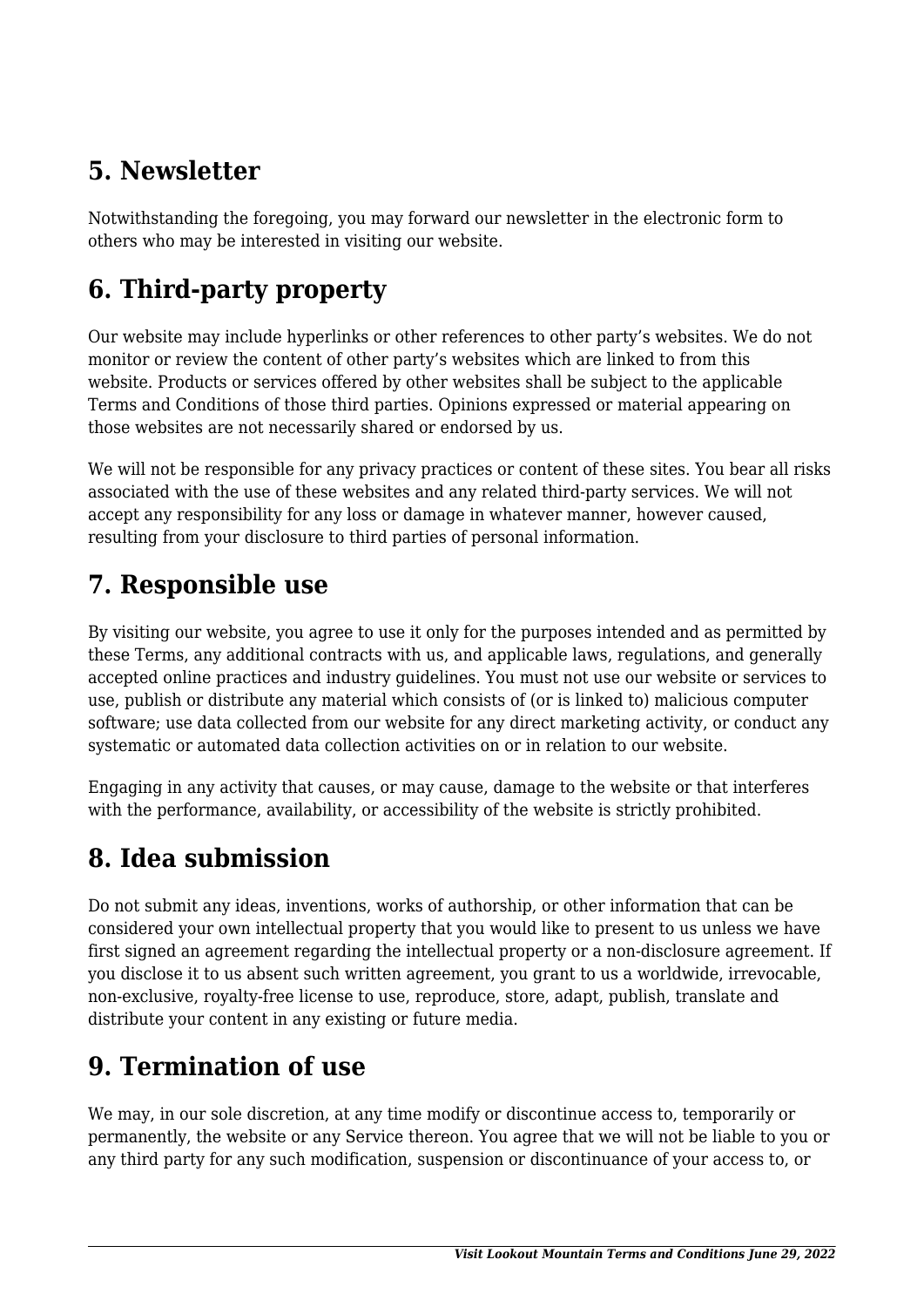use of, the website or any content that you may have shared on the website. You will not be entitled to any compensation or other payment, even if certain features, settings, and/or any Content you have contributed or have come to rely on, are permanently lost. You must not circumvent or bypass, or attempt to circumvent or bypass, any access restriction measures on our website.

### **10. Warranties and liability**

Nothing in this section will limit or exclude any warranty implied by law that it would be unlawful to limit or to exclude. This website and all content on the website are provided on an "as is" and "as available" basis and may include inaccuracies or typographical errors. We expressly disclaim all warranties of any kind, whether express or implied, as to the availability, accuracy, or completeness of the Content. We make no warranty that:

- this website or our content will meet your requirements;
- this website will be available on an uninterrupted, timely, secure, or error-free basis.

Nothing on this website constitutes or is meant to constitute, legal, financial or medical advice of any kind. If you require advice you should consult an appropriate professional.

The following provisions of this section will apply to the maximum extent permitted by applicable law and will not limit or exclude our liability in respect of any matter which it would be unlawful or illegal for us to limit or to exclude our liability. In no event will we be liable for any direct or indirect damages (including any damages for loss of profits or revenue, loss or corruption of data, software or database, or loss of or harm to property or data) incurred by you or any third party, arising from your access to, or use of, our website.

Except to the extent any additional contract expressly states otherwise, our maximum liability to you for all damages arising out of or related to the website or any products and services marketed or sold through the website, regardless of the form of legal action that imposes liability (whether in contract, equity, negligence, intended conduct, tort or otherwise) will be limited to the total price that you paid to us to purchase such products or services or use the website. Such limit will apply in the aggregate to all of your claims, actions and causes of action of every kind and nature.

#### **11. Privacy**

To access our website and/or services, you may be required to provide certain information about yourself as part of the registration process. You agree that any information you provide will always be accurate, correct, and up to date.

We have developed a policy to address any privacy concerns you may have. For more information, please see our **Privacy Statement** and our **[Cookie Policy](https://visitlookoutmountain.com/cookie-policy-us/?cmplz_region_redirect=true)**.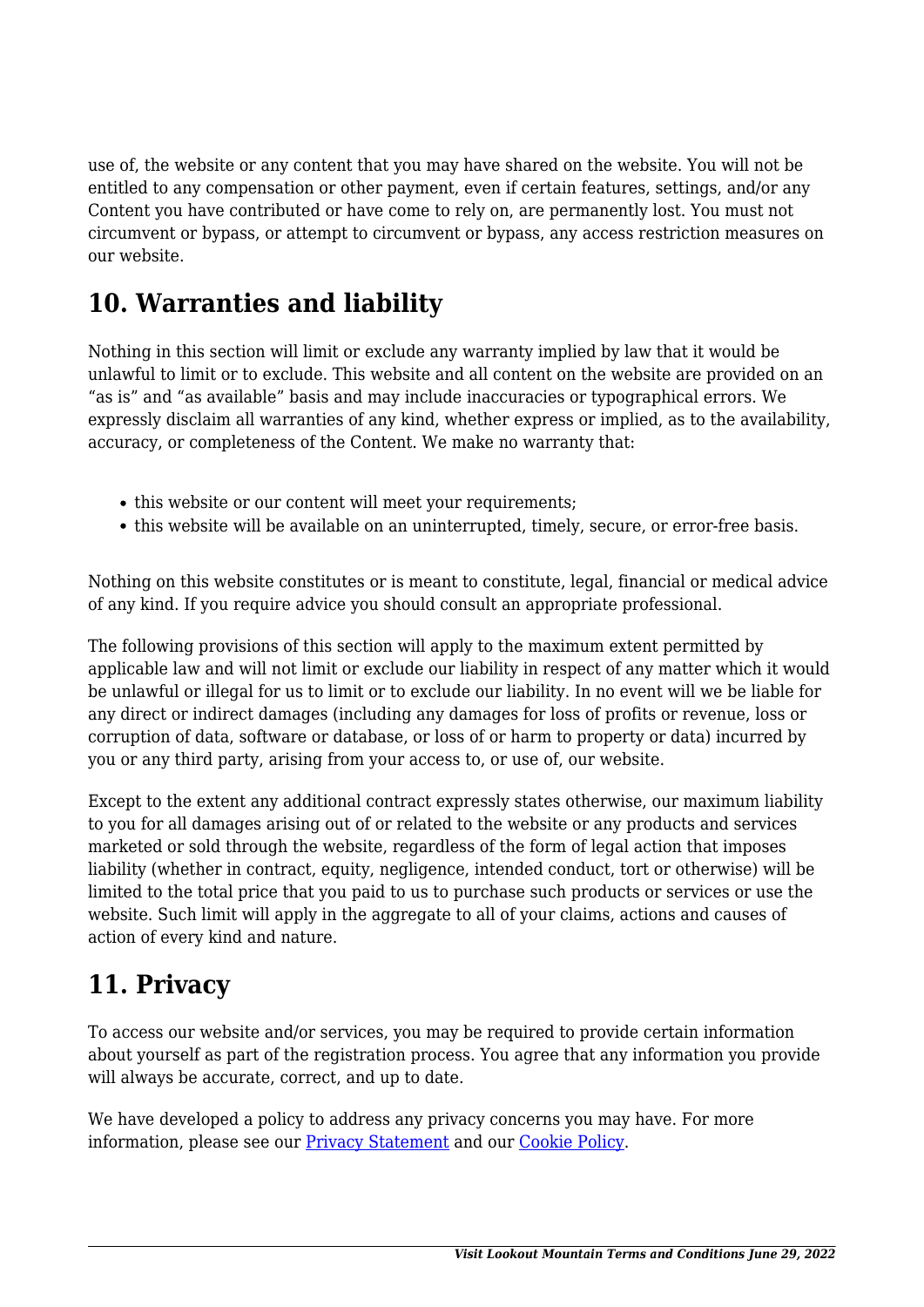# **12. Accessibility**

We are committed to making the content we provide accessible to individuals with disabilities. If you have a disability and are unable to access any portion of our website due to your disability, we ask you to give us a notice including a detailed description of the issue you encountered. If the issue is readily identifiable and resolvable in accordance with industrystandard information technology tools and techniques we will promptly resolve it.

### **13. Export restrictions / Legal compliance**

Access to the website from territories or countries where the Content or purchase of the products or Services sold on the website is illegal is prohibited. You may not use this website in violation of export laws and regulations of United States.

#### **14. Assignment**

You may not assign, transfer or sub-contract any of your rights and/or obligations under these Terms and conditions, in whole or in part, to any third party without our prior written consent. Any purported assignment in violation of this Section will be null and void.

#### **15. Breaches of these Terms and conditions**

Without prejudice to our other rights under these Terms and Conditions, if you breach these Terms and Conditions in any way, we may take such action as we deem appropriate to deal with the breach, including temporarily or permanently suspending your access to the website, contacting your internet service provider to request that they block your access to the website, and/or commence legal action against you.

### **16. Force majeure**

Except for obligations to pay money hereunder, no delay, failure or omission by either party to carry out or observe any of its obligations hereunder will be deemed to be a breach of these Terms and conditions if and for as long as such delay, failure or omission arises from any cause beyond the reasonable control of that party.

### **17. Indemnification**

You agree to indemnify, defend and hold us harmless, from and against any and all claims, liabilities, damages, losses and expenses, relating to your violation of these Terms and conditions, and applicable laws, including intellectual property rights and privacy rights. You will promptly reimburse us for our damages, losses, costs and expenses relating to or arising out of such claims.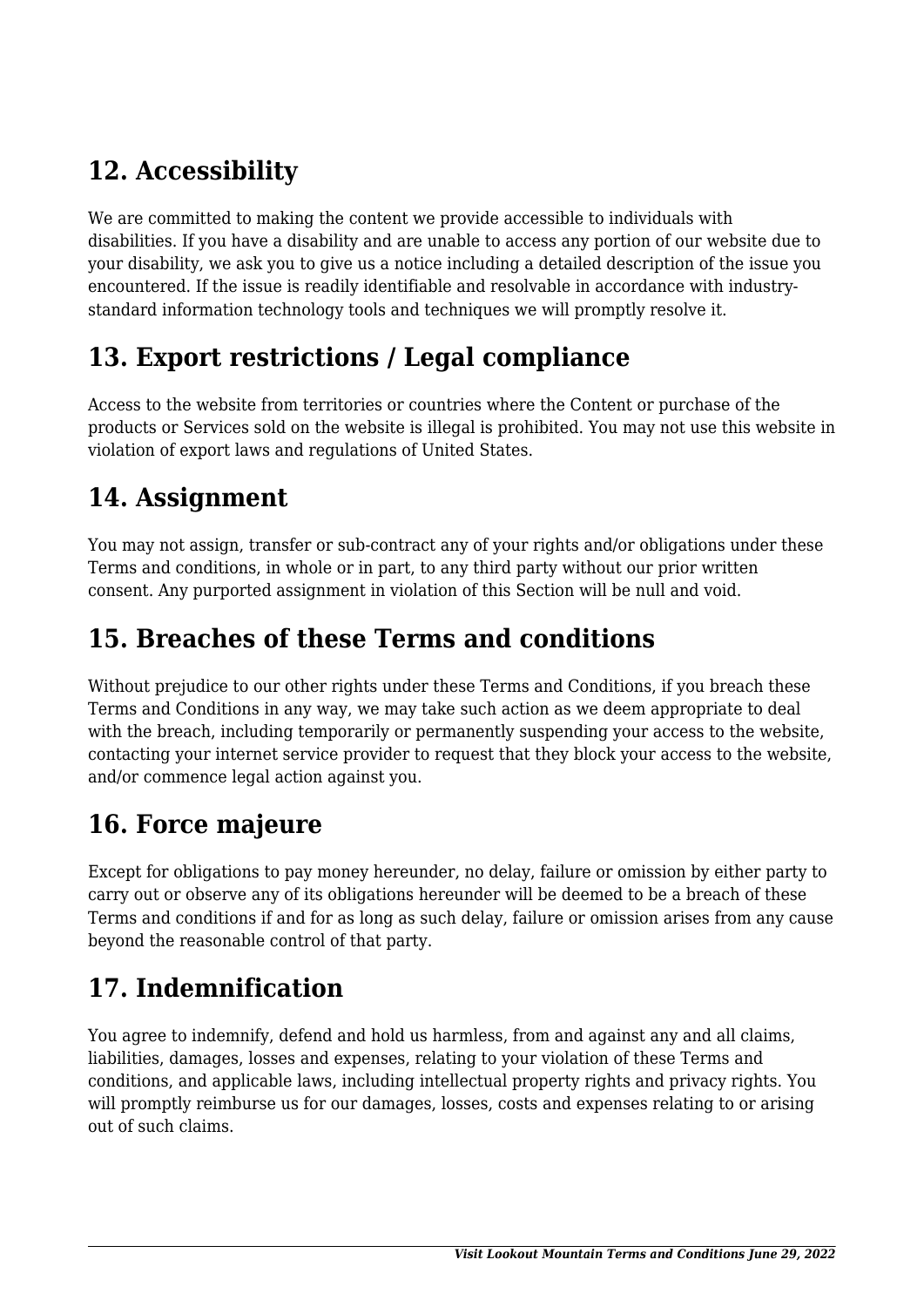#### **18. Waiver**

Failure to enforce any of the provisions set out in these Terms and Conditions and any Agreement, or failure to exercise any option to terminate, shall not be construed as waiver of such provisions and shall not affect the validity of these Terms and Conditions or of any Agreement or any part thereof, or the right thereafter to enforce each and every provision.

#### **19. Language**

These Terms and Conditions will be interpreted and construed exclusively in English. All notices and correspondence will be written exclusively in that language.

#### **20. Entire agreement**

These Terms and Conditions, together with our [privacy statement](https://visitlookoutmountain.com/privacy-statement-us/?cmplz_region_redirect=true) and [cookie policy,](https://visitlookoutmountain.com/cookie-policy-us/?cmplz_region_redirect=true) constitute the entire agreement between you and DeKalb Tourism in relation to your use of this website.

### **21. Updating of these Terms and conditions**

We may update these Terms and Conditions from time to time. It is your obligation to periodically check these Terms and Conditions for changes or updates. The date provided at the beginning of these Terms and Conditions is the latest revision date. Changes to these Terms and Conditions will become effective upon such changes being posted to this website. Your continued use of this website following the posting of changes or updates will be considered notice of your acceptance to abide by and be bound by these Terms and Conditions.

### **22. Choice of Law and Jurisdiction**

These Terms and Conditions shall be governed by the laws of United States. Any disputes relating to these Terms and Conditions shall be subject to the jurisdiction of the courts of United States. If any part or provision of these Terms and Conditions is found by a court or other authority to be invalid and/or unenforceable under applicable law, such part or provision will be modified, deleted and/or enforced to the maximum extent permissible so as to give effect to the intent of these Terms and Conditions. The other provisions will not be affected.

#### **23. Contact information**

This website is owned and operated by DeKalb Tourism.

You may [contact](https://visitlookoutmountain.com/contact/) us regarding these Terms and Conditions through our contact page.